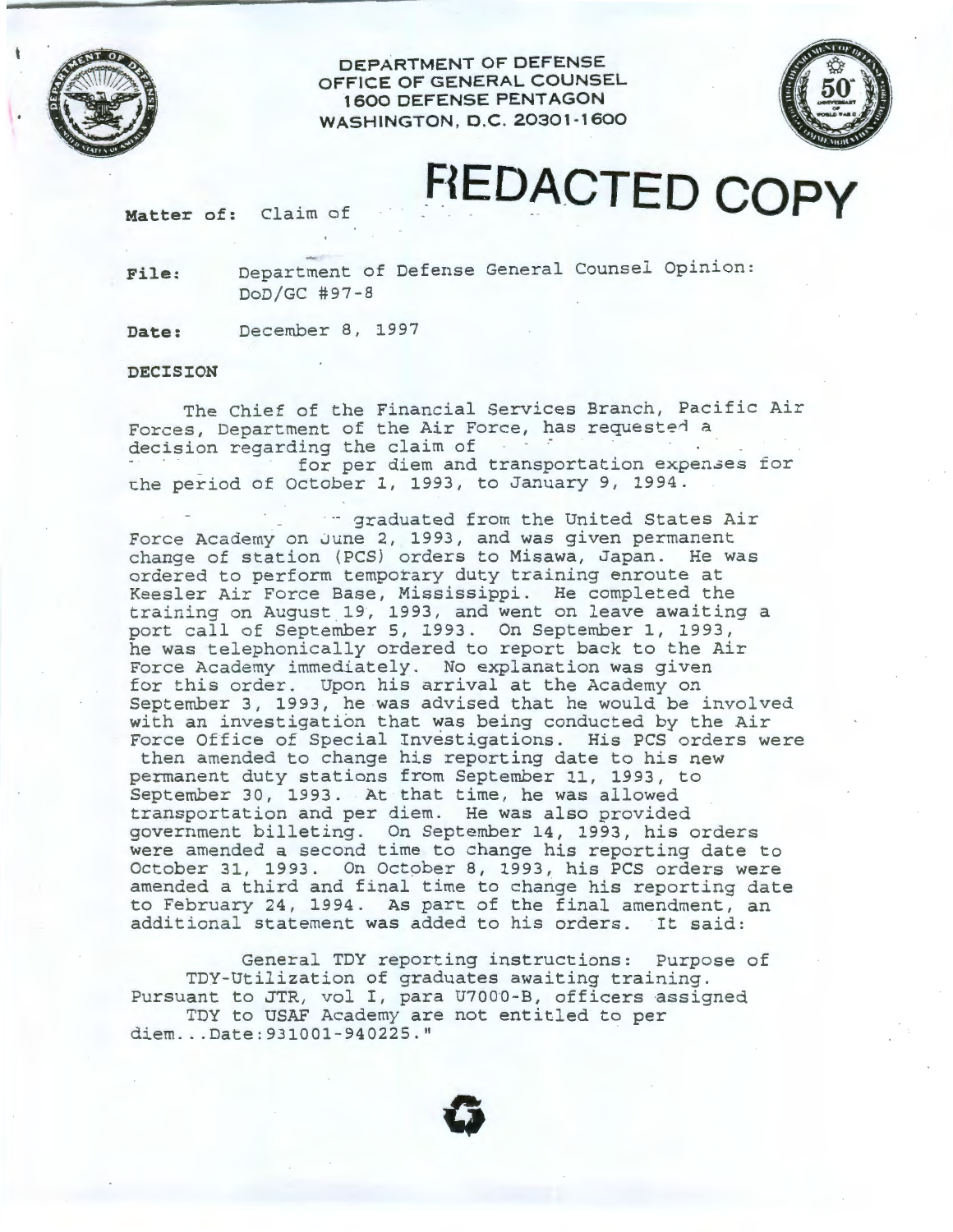At that time,  $\frac{1}{n}$  .  $\frac{1}{n}$  was removed from government billeting and his government transportation was reclaimed. No alternatives were made available to him. Further, estimates of the duration of the investigation were<br>unreliable. In addition, was not permitted unreliable. In addition, was not permitted to associate with any friends in the area. Ultimately, he was cleared of any charges. On January 9, 1994, he departed the Academy and proceeded to his permanent duty station.

Lt. Warbington has claimed per diem and car rental expenses for the period October 1, 1993 to January 9, 1994 because he feels that the application of paragraph U7000-B of the JFTR was not justified in his case.

Paragraph U7000-B of the Joint Federal Travel Regulation concerning the travel of cadets and midshipmen to and from the service academies provides:

B. Upon Graduation and Commission. An officer graduated from a Service academy when traveling under competent orders to the first permanent duty station (PDS) is entitled to PCS allowances prescribed in Chapter 5. Such allowances are authorized for the distance traveled under the orders, not to exceed the offic ial distance from the member's home or the Service academy, designated in the orders, to the first PDS via any temporary duty (TDY) station directed en route including the Service academy in cases involving authorized travel from home. When travel to the first PDS involves TDY at the academy from which graduated before reporting to the first PDS, no per diem is payable for such period of TDY.... (emphasis added)

We have been advised that this regulation is intended to employ graduates between graduation and training in order to avoid excessive TDY expenses. The graduates are already in the area and know the length of time they have to wait before their training begins. Thus, they can make arrangements for lodging and transportation.

It is our opinion that the application of this provision of the regulation in the case of is the intention of the rule. not within the intent of the rule. already departed the Academy, completed his training and was awaiting his port call to go to his first PDS when he was recailed to the Academy. Additionally, his belongings had already been shipped to his new PDS. It is also clear that the length of time he would have to remain at the Academy was uncertain in view of the numerous changes to his

2